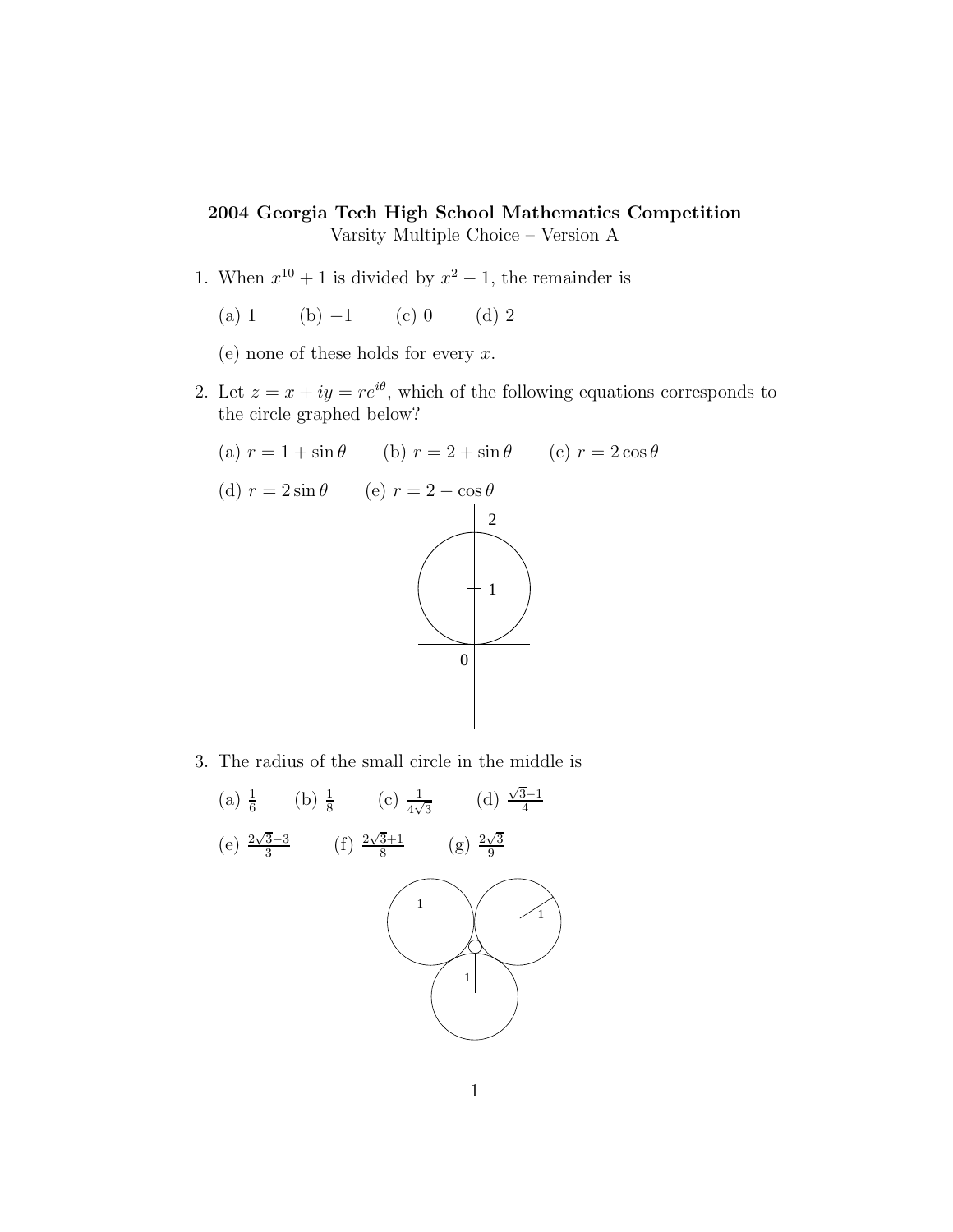- 4. A drawer has 6 red socks and 6 white socks. If you reach in the drawer and randomly take out two socks, what is the chance (i.e., probability) that the two socks will match in color?
	- (a)  $\frac{5}{12}$  (b)  $\frac{1}{2}$  (c)  $\frac{2}{5}$  (d)  $\frac{3}{7}$  (e)  $\frac{5}{11}$  (f)  $\frac{3}{8}$ 8
- 5. A 1/50 scale model of a pond is shown below. If the volume of the scale model is  $4 \text{ cm}^3$ , then the volume of the actual pond is
	- (a)  $1/2 \text{ m}^3$ (b)  $50000 \text{ cm}^3$  (c)  $500 \text{ m}^3$
	- (d) not determined by the given information (e) none of the above



6. A function  $f: X \to Y$  is called one-to-one if for  $x_1, x_2 \in X$ ,  $f(x_1) =$  $f(x_2)$  implies  $x_1 = x_2$ . Define

$$
f: [-2, 0] \to \mathbb{R}, \qquad f(x) = \frac{x+1}{x-1}
$$
  
\n
$$
g: [0, 3] \to \mathbb{R}, \qquad g(x) = (x+1)^2
$$
  
\n
$$
h: [-2, 1] \to \mathbb{R}, \qquad h(x) = \sqrt{x^2 + 1}
$$
  
\n
$$
k: [0, 3] \to \mathbb{R}, \qquad k(x) = (1 - \sqrt{x})^2
$$

which of the following is true.

- (a)  $f$  and  $g$  are one-to-one functions
- (b)  $g, h, k$  are one-to-one functions
- (c)  $f, h, k$  are one-to-one functions
- (d)  $f, k$  are one-to-one functions
- (e)  $f, g, h, k$  are one-to-one functions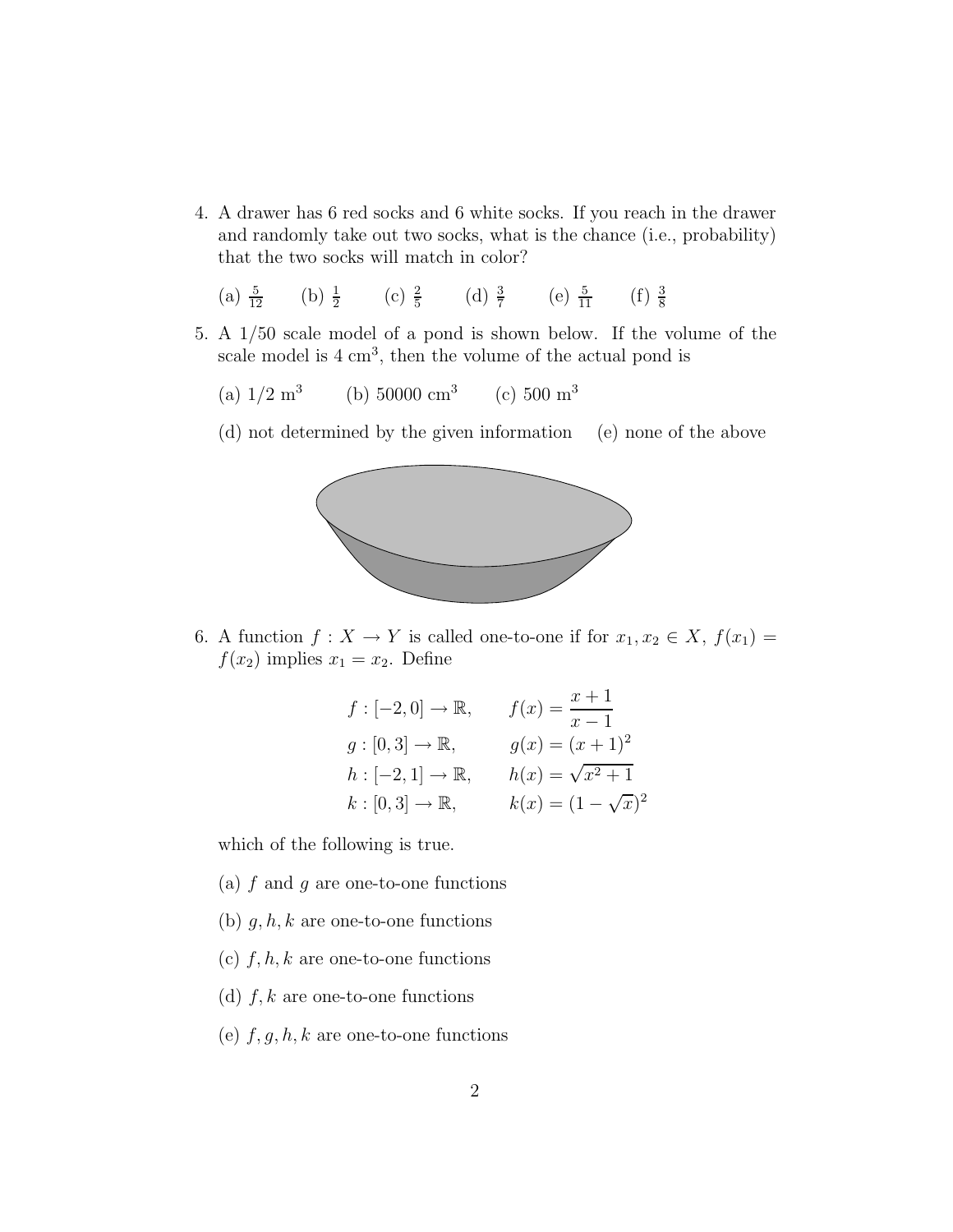7. A number system based on 26 is used and the letters of the alphabet are the digits:  $A = 0$ ,  $B = 1$ ,  $C = 2$ ,  $D = 3, \dots, X = 23, Y = 24$ ,  $Z = 25$ . In this system, how much is ONE + ONE?

(a) DBIA (b) BAID (c) BDAI (d) DAIB (e) BDIA

- 8. Which of the following is logically equivalent to (P or Q) and (Q or  $R$ ?
	- (a) P and R (b)  $(P \text{ and } R)$  or  $Q$  (c)  $(P \text{ and } Q)$  or  $(Q \text{ and } R)$
	- (d) (Not  $Q$ ) and  $(P \text{ or } R)$  (e) None of the above
- 9. How many distinct solutions x are there for the equation  $det(A-xI) =$ 0 where det stands for determinant,  $I$  is the identity matrix, and  $A$  is the matrix

| $\begin{bmatrix} 1 \\ 0 \end{bmatrix}$ | 0  | -3 | 0 <sup>1</sup>                              |  |
|----------------------------------------|----|----|---------------------------------------------|--|
|                                        | 2  | 0  | $\begin{bmatrix} 1 \\ 0 \\ 1 \end{bmatrix}$ |  |
| $\mathbf{1}$                           | 0  | 3  |                                             |  |
|                                        | -2 | 0  |                                             |  |

(a) no solution (b) 1 (c) 2 (d) 3 (e) more than 3

10. If a 15 by 20 rectangular piece of paper with corners  $a, b, c$ , and  $d$  is glued to the surface of a large cube so that the edge of the cube lies along the diagonal of the paper as shown, how far is corner a from corner c as measured through the cube?



(a)  $13\sqrt{2}$  (b) 18 (c) 18.2 (d)  $\sqrt{2}$ (d)  $\sqrt{337}$  (e) None of the above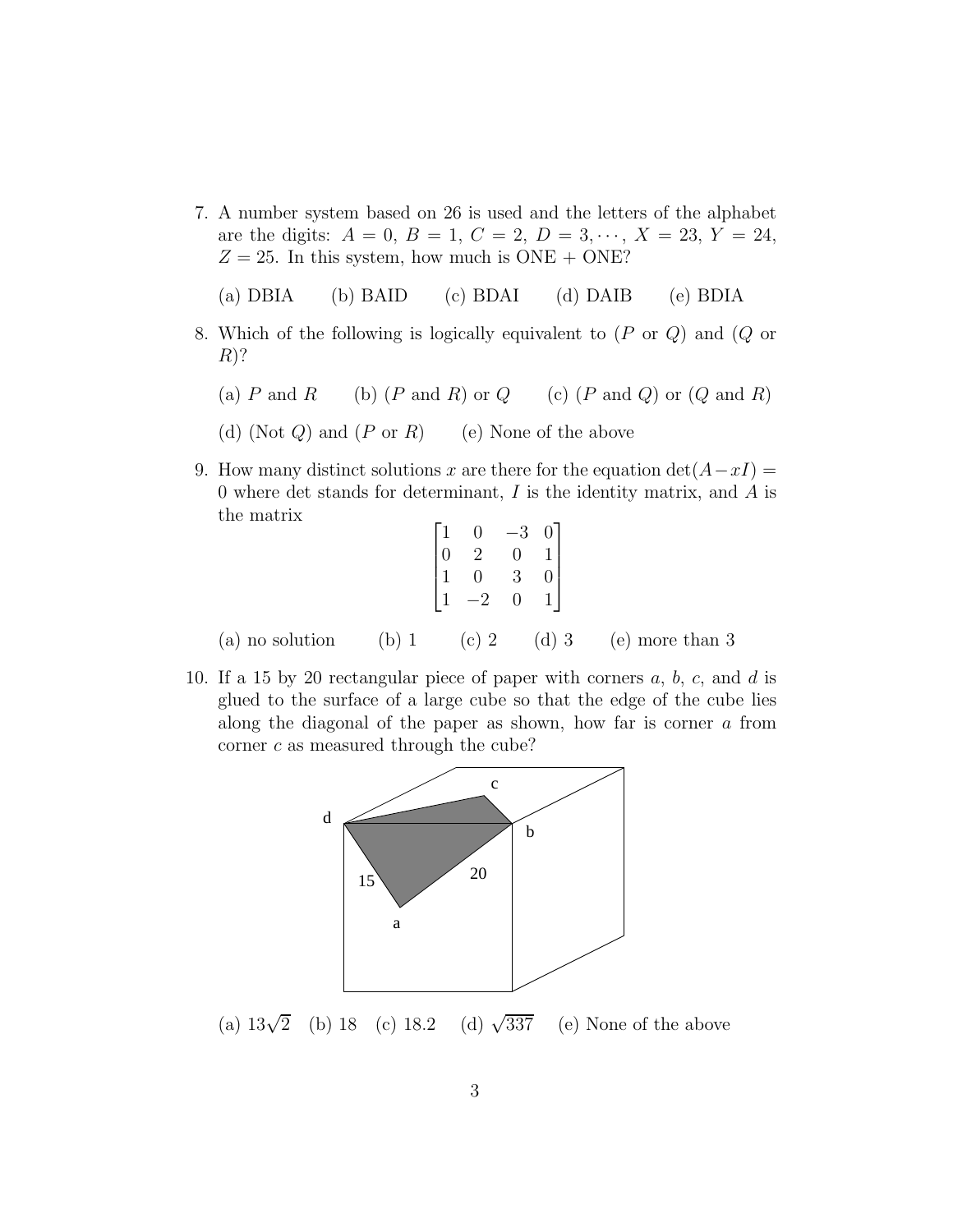- 11. If C is a circle with center  $(\sqrt{2}, \sqrt{3})$ , what is the maximum number of points  $(m, n)$  with integer coordinates that lie on  $C$ ?
	- (a) 1 (b) 2 (c) 6 (d) 12 (e) no maximum
- 12. Assume that  $\sin x + \cos x = a$ . Find  $\sin^4 x + \cos^4 x$  in terms of a.
	- $(a) a<sup>4</sup>$ (b)  $a^2$  (c)  $a^4 + a^2 + 1$  (d)  $(1 + 2a^2 - a^4)/2$
	- (e) none of the above
- 13. Solve  $|3x^2 2x 1| \ge 0$ 
	- (a)  $x \ge 1$  (b)  $x \le -1/3$  (c)  $x \le -1$  or  $x \ge 1$
	- (d)  $1 \leq x \leq -1/3$  (e) none of the above

14. For 
$$
-\frac{\pi}{4} < x < 0
$$
,

(I)  $\sin x < x$  (II)  $\sin x > x$  (III)  $\tan x < x$ 

(IV)  $\tan x > x$  (V)  $\sin x > \cos x$  (VI)  $\sin x < \cos x$ 

which of the following is true:

(a) (II, III, VI) (b) (II, IV, VI) (c) (I, III, VI)

(d)  $(I, IV, VI)$  (e)  $(I, III, V)$ 

15. Three boys A, B, and C are making a batch of cookies. It takes A working alone twice as long as it takes B working alone to make the same batch of cookies. It takes A four times as long as B and C working together to make the same batch. And it takes A 2 hours longer to make the batch than it takes all three boys working together. How long will it take  $A$  and  $C$  to make the same batch of cookies?

(a) 1 hr. (b) 
$$
1\frac{1}{2}
$$
 hr. (c)  $\frac{1}{6}$  hr.

(d) 
$$
\frac{5}{6}
$$
 hr. (e)  $\frac{3}{4}$  hr.

- 16. If  $11^{100} 1 = 10^n \cdot m$  for integers m and n with m not divisible by 10, then what is  $n$ ?
	- (a) 0 (b) 1 (c) 2 (d) 3 (e) 4